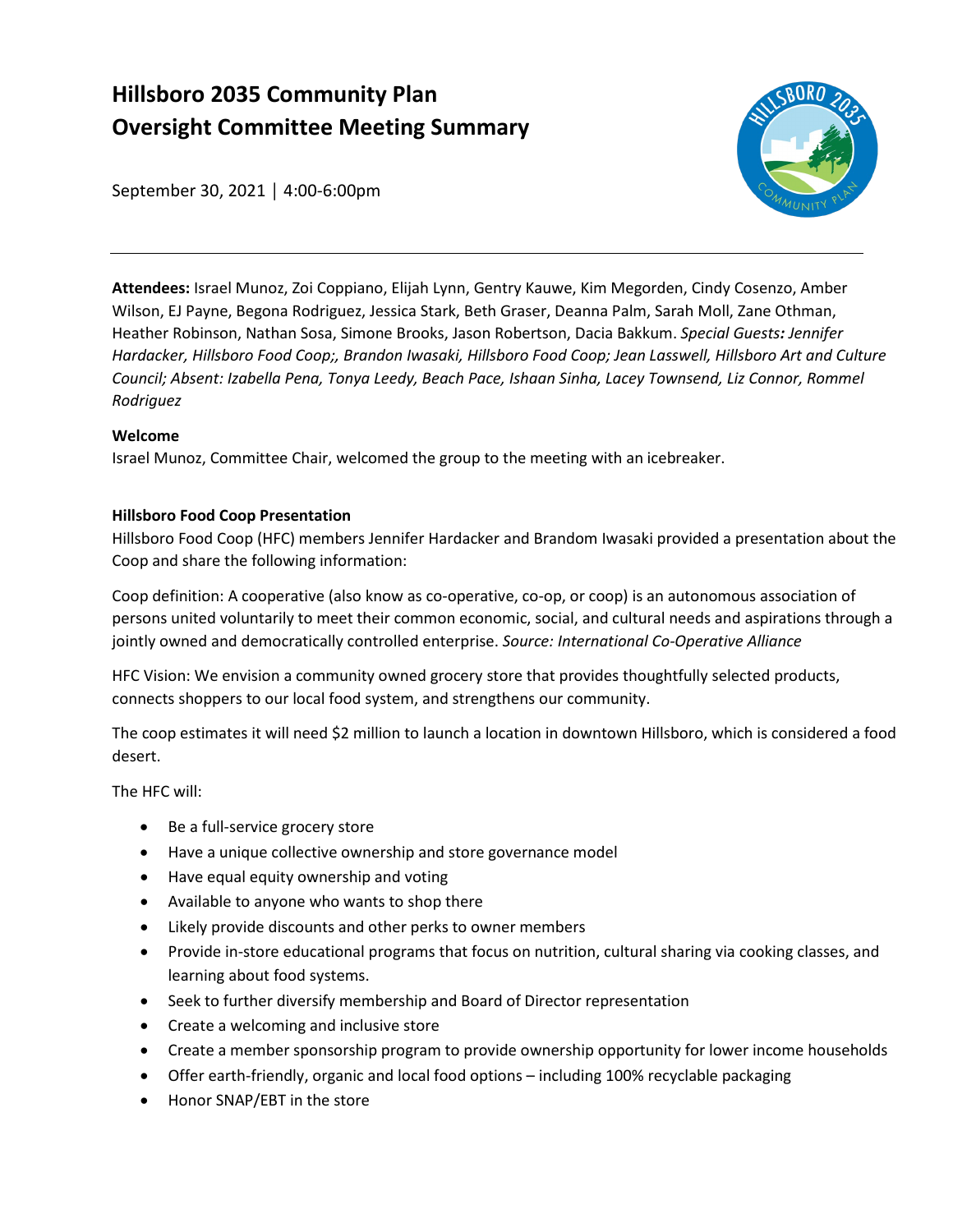• Provide a unique shopping option downtown, distinct from other current grocery offerings

HFC Stages of Development:

- 1. Organizing Stage Held community meetings, created committees, launched community survey to develop shared vision, incorporated, set up financial systems, formed Board of Directors, adopted bylaws, began membership drive.
- 2. Feasibility Explored sight options, developed a capital plan, prepared for member loan campaign, conducted formal feasibility assessment, developed business plan.
- 3. Planning\* Find a real estate agent, plan to hire a general manager, select location, finalize business plan and member loan campaign, analyze supplier options; \*Hillsboro Food Coop is completing Planning phase.
- 4. Preconstruction Finalize external funding and launch member loan campaign, finalize plans for design and renovation.
- 5. Construction & Opening Preparation Finalize budget, work with general manager to hire and train staff, order and install equipment and inventory, promote store opening.

HFC currently has more than 740 members and is currently exploring potential locations – they would like to target space within a one-mile radius of the Hillsboro Civic Center if possible.

Ways the community can help support the Coop:

- Become a member owner! A full equity share is \$200 for one individual. The membership can be used by all individuals in the household, but only the member who signed up is allowed to vote in elections. There are also monthly and quarterly payment plans, and you can be a member for as little as \$20 each calendar quarter until the full \$200 amount is paid. Visit<https://hillsborofood.coop/join/> to sign up.
	- o You can also sponsor shares for low-income families
- Share information about membership and the benefits of the Coop with your social networks.
- Volunteer on a HFC committee or team.<https://hillsborofood.coop/volunteer/>
	- o Contact Roberta, HFC volunteer coordinator
- Subscribe to the monthly newsletter.<https://hillsborofood.coop/mailing-list/>

OC ideas:

- Consider partnering with Virginia Garcia Clinic for nutrition programming
- Create a HCF pop-up/demo in a local business so that community members can see what the Coop might look and feel like
- Promote unique cultural food offerings of interest to diverse populations
- Highlight the producers that will provide products to the HCF
- Look for health minded sponsors like local gym owners
- Encourage farmer and producer memberships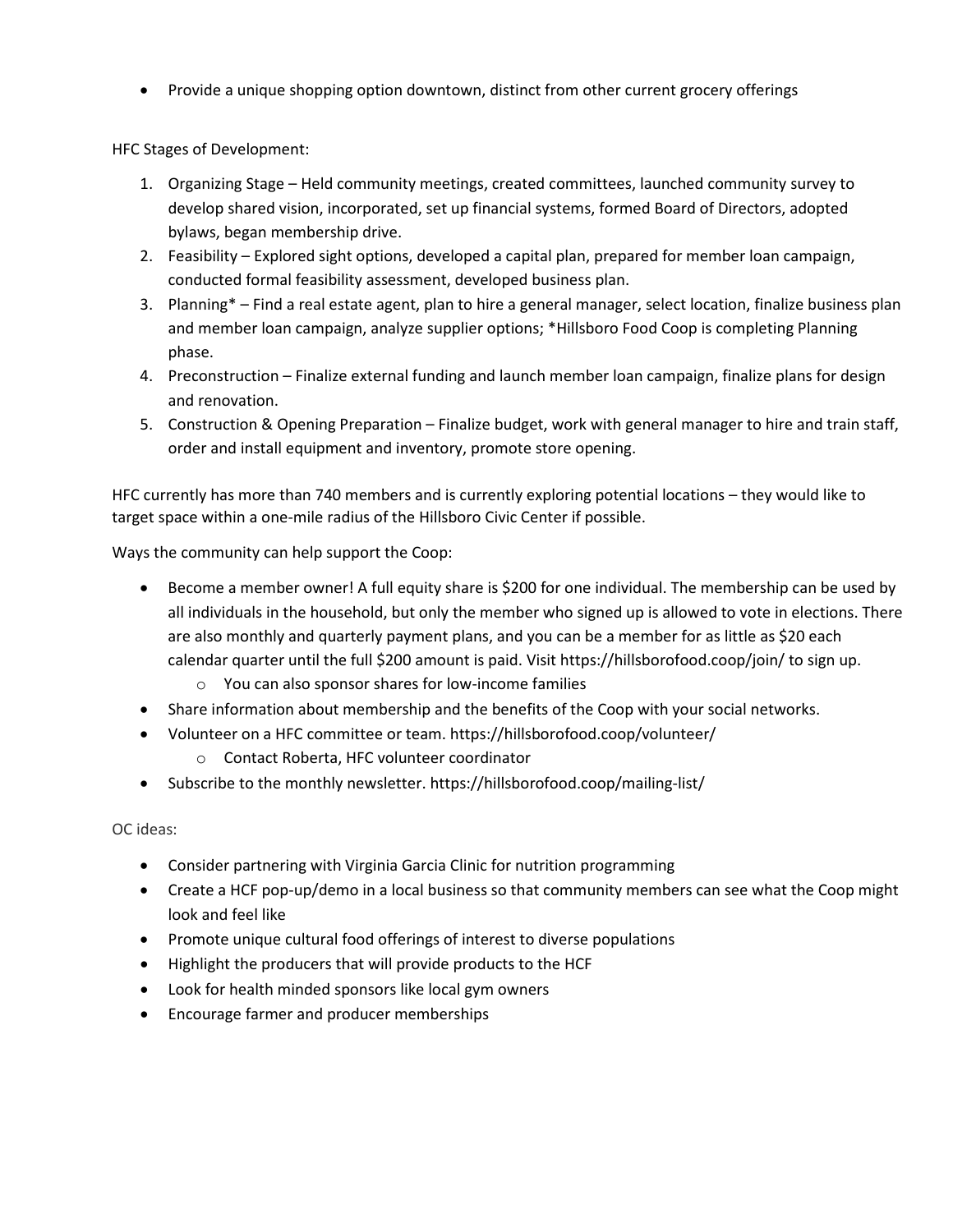#### **Annual Work Program**

Jason shared the annual work program and discussed some key dates and activities:

- **Mtg 2 – December 09** Library makerspace facilities, Library of Things, spaces, and access
- **Mtg 3 – February 24** Naming Initiative Hillsboro Farmers' Market season expansion, small-scale markets Partner Survey: April 04 - May 02
- **Mtg 4 – April 28** Feature TBD Survey response review, draft report
- **All Partner Celebration – June 09 Dinner** Annual Report Feature TBD

With respect to future meeting topics, OC members suggested a presentation about local efforts to reduce homelessness and additional information or updates on diversity.

#### **Partner Volunteer Opportunities**

A list of volunteer opportunities was emailed to the OC with the meeting agenda. Please email Dacia if you need another copy or help reaching the right person in a particular partner organization.

Deanna Palm, Washington County Chamber CEO, provided an update on recent economic development and business support activities.

- The Chamber, along with the City of Hillsboro, Washington County and other community partners have been all-hands on-deck providing COVID relief services, including:
	- o Small business reopening/recovery guide
	- o City of Hillsboro small business grant program/CARES funds
	- $\circ$  Re-opening/ribbon cutting ceremonies to help small businesses rebuild their customer base and patron confidence
	- o Washington County Business Recovery Center locations in Hillsboro, Beaverton, Tualatin, and Forest Grove
	- o PPE program/PPE distribution center at Chamber
	- o Purchasing gift cards from local businesses
- The Chamber has also been moving forward a number of Board priorities, including:
	- $\circ$  National level advocacy worked with congress to promote business recovery resources
	- $\circ$  Direct engagement with Hillsboro's Latino business community (led by Nansi Lopez)
	- $\circ$  Chamber Small Business Champions no small business left behind. Chamber sponsorship dollars from canceled events covered cost of Chamber membership for small businesses
	- o Sponsored events to promote small businesses